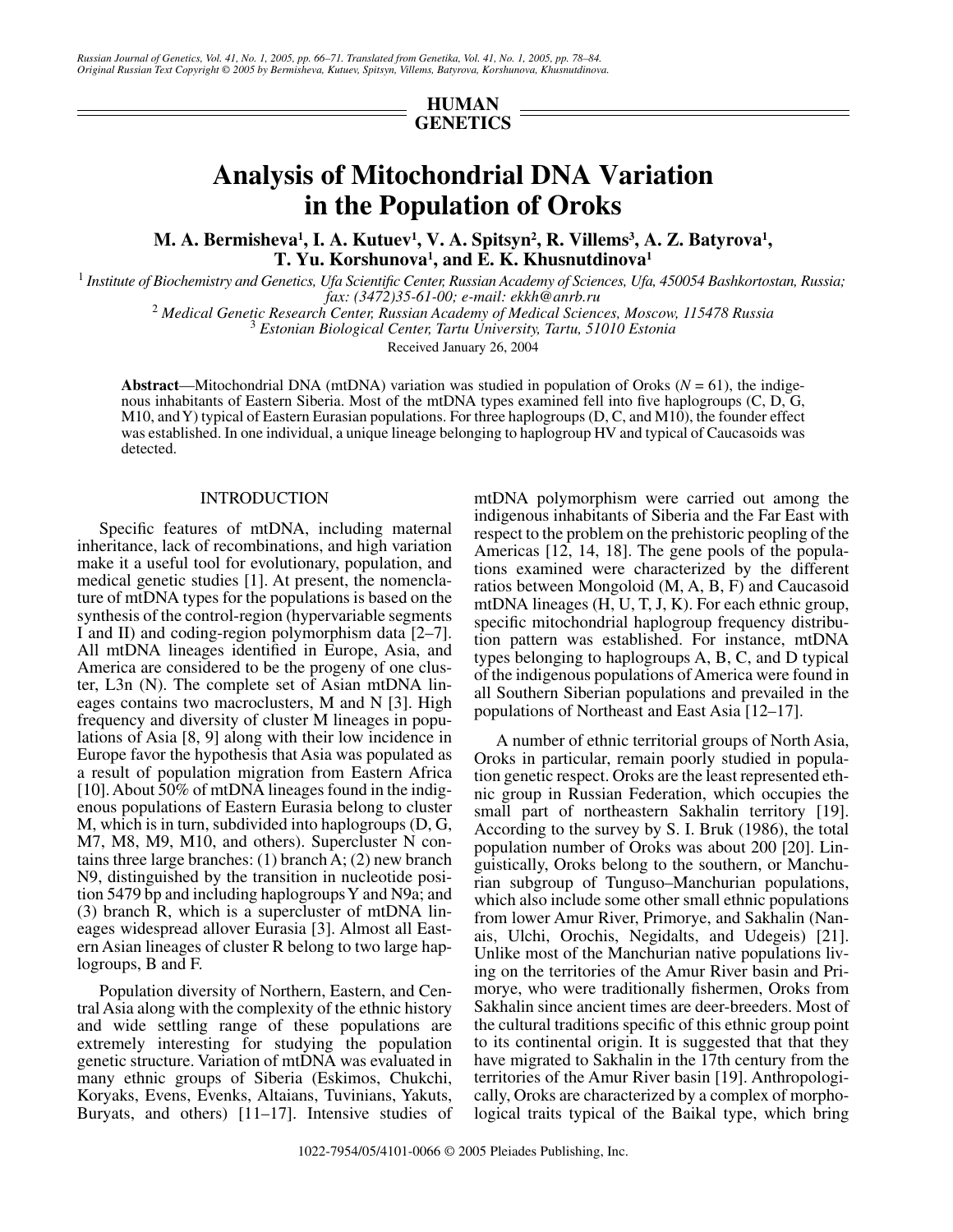

**Fig. 1.** Geographic distribution of Eastern Siberian and Far Eastern populations.

them close to Evens, Northern Evenks, Yukagirs, and Negidalts.

The present study was focused on the characterization of the mtDNA lineage diversity in Oroks, based on the sequence data for the HVS-I of the main noncoding region and restriction polymorphism of mtDNA.

### MATERIALS AND METHODS

The samples for population genetic analysis were collected during expeditions to the Far East in 1998 (Fig. 1). Blood specimens were collected from adults after medical examination and obtaining the informed consent on the population genetic survey. Ethnic affiliation of the individuals was determined through ques-

RUSSIAN JOURNAL OF GENETICS Vol. 41 No. 1 2005

tionnaire, which included the data on the ethnicity of the relatives for three generations. The DNA samples from Sakhalin Oroks  $(N = 61)$  were used.

MtDNA was isolated from peripheral blood by use of standard procedure of phenol–chloroform extraction. Sequencing of hypervariable segment I (HVS-I) of the mtDNA control region was carried out between the nucleotide positions 16024–16400 using ABI 377 DNA Sequencer (Perkin–Elmer) and DYEnamic<sup>™</sup> ET terminator sequencing premix kit (Amersham Pharmacia Biotech).

To determine mtDNA haplogroups, RFLP analysis was performed at the restriction endonuclease recognition sites as follows: 73 (73GA) – *Alw*44I; 5176 (5178CA) –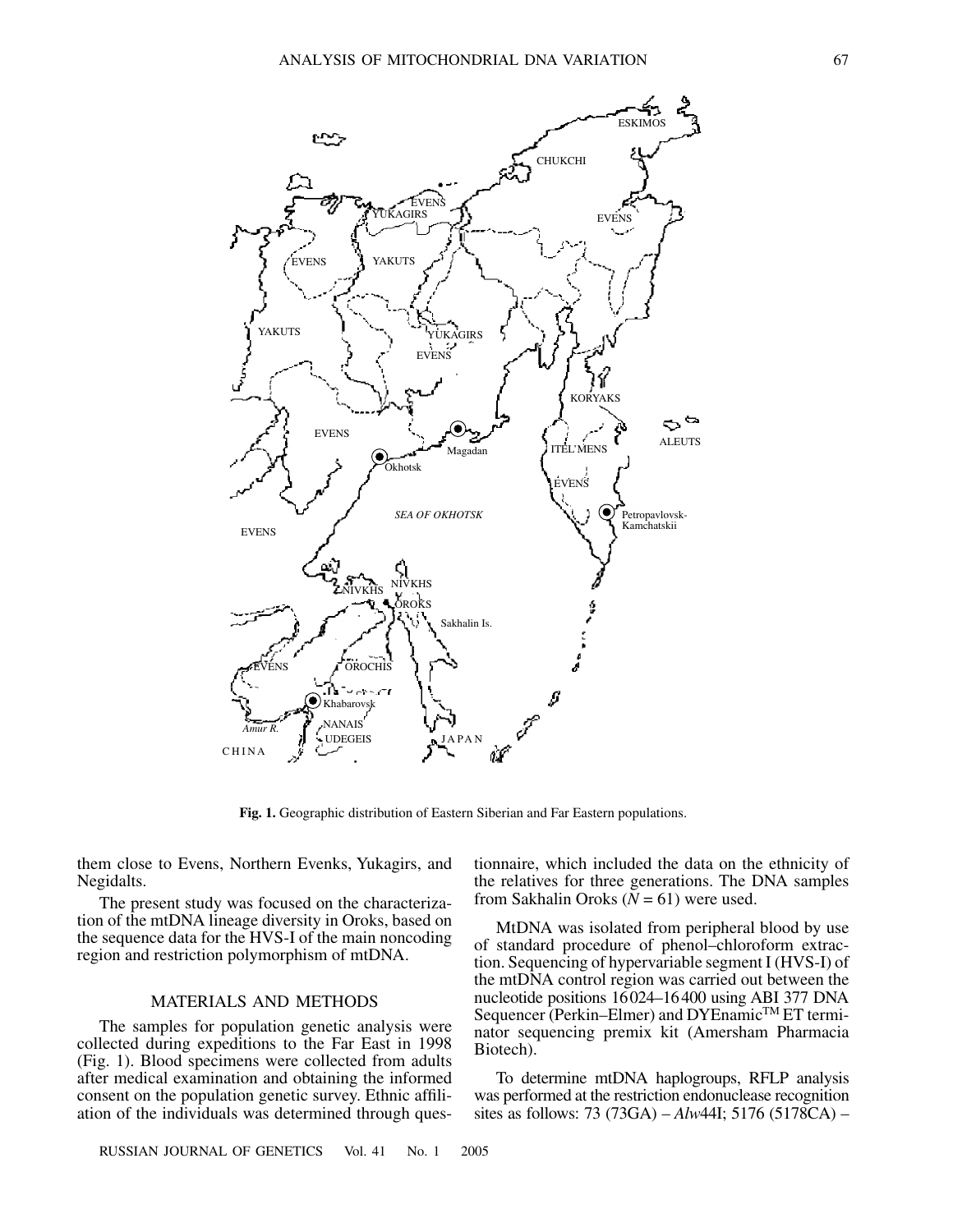| <b>Table 1.</b> MtDNA lineages in Oroks ( $N = 61$ ) |             |  |  |  |  |  |  |
|------------------------------------------------------|-------------|--|--|--|--|--|--|
| No.                                                  | Haplogroups |  |  |  |  |  |  |

| No. | Haplogroups    | HVS-I motif                        | $\overline{N}$ |
|-----|----------------|------------------------------------|----------------|
|     | C              | 223-298-325-327-356*               |                |
|     | D              | 148-223-362                        |                |
|     | D              | 148-223-263-362                    |                |
|     | D              | 223-274-362-368                    | 4              |
|     | D              | 129-223-274-291-311-362            | 29             |
| 6   | D              | 129-223-274-287-291-311-362        |                |
|     | D              | 93-129-223-274-291-311-362         |                |
| 9   | D              | 93-223-232-261-290-362             |                |
| 8   | D <sub>5</sub> | 92-172-182-183-186-189-223-266-362 |                |
| 10  | M10            | 93-129-223-311                     |                |
| 11  | G              | 93-207-223-399                     |                |
| 12  | G              | 93-207-223-244-399                 |                |
| 13  |                | 126-183-189-231-266-292            |                |
| 14  | Y              | 126-183-189-231-262G-266-294       |                |
| 15  | HV             | 111-311                            |                |

\* The figures are given with subtraction of 16 000, i.e., 223 instead of 16223.

*Alu*I; 7025 (7028CT) – *Alu*I; 10394 (10398AG) + *Dde*I; 10397 (10400CT) + *Alu*I; 12704 (12705CT) – *Mbo*II; 13262 (13263AG) + *Alu*I; 5416 (5417GA) + *Tas*I; 7598 (7598GA) – *Hha*I; 4830 (4833AG) + *Hae*II; and 14766 (14766TC) + *Mse*I. In brackets are transitions or transversions, responsible for the corresponding restriction site gain or loss. Mutations in mtDNA are numbered in accordance with the so-called Cambridge Reference Sequence (CRS) [22]. For exact definition of phylogenetic relationships between the haplotypes, a median network was constructed based on the combination of the data on the coding region and HVS-I polymorphism in total Orok sample.

## RESULTS AND DISCUSSION

Analysis of the Orok mtDNA lineages enabled their attribution to haplogroups M10, D, G, C, Y, and HV. Twelve out of fifteen mtDNA haplotypes determined belonged to macrocluster M (Table 1), which was distinguished by the presence of two closely located restriction sites, +*Dde*I 10394 (10398AG) and +*Alu*I 10397 (10400CT). The exception was one sample, belonging to haplogroup D5. Macrocluster M includes haplogroups M8, M9, D, and G, which are characterized by the presence of specific restriction sites within the mtDNA coding region along with the presence of specific HVS-I motifs [3]. Haplogroups D and G carry cytosine in HVS-I nucleotide position 16362. Sister haplogroups C and Z originate from the common node M8, distinguished for the transitions at the sites 16298, 4715, and 8584, along with transversions at nucleotide positions 7196 and 15487 [23].

Analysis of the geographic distribution of haplogroup D (–5176 *Alu*I; HVS-I motif 16223–16362) among the populations of Northeastern and Eastern Asia demonstrated strict correlation between its frequency and latitude (Table 2). The lineages belonging to this haplogroup were detected in the populations of Central Asia and Siberia [24]; they were also found in Southeast Asia at a very low frequency. More than onethird of mtDNA lineages described in Nganasans and Yukahirs belong to haplogroup D [9], which was also found in American Indians. In the present study, haplogroup D was represented by eight HVS-I types (Fig. 2). The frequency of haplogroup D in Oroks (69%) was the highest among the Eurasian populations, sharply contrasting with its low frequency in Nivkhs, also inhabiting the Sakhalin Island (4%), and those living on the continent (28%). Lineage 16129-16223-16274-16291- 16311-16362 accounting for 47.5% of mtDNA in Oroks was the most frequent in the sample examined. Earlier motif 16223–16274–16362 was detected in Mongols (8.8%) and Uigurs [25]. MtDNA lineage 16223-16274-16291-16362 was found in Kyrgyzia [24]. This lineage, represented as no. 9, is determined by the substitutions at nucleotide positions 16093- 16223-16232-16261-16290-16362. This motif, however, without an additional mutation at nucleotide position 16261, was earlier found in Nivkhs, Chinese, and with the frequency of 17.6% in Mongols [25]. Four Orok mtDNA samples carry substitutions at the sites 16223-16274-16362-16368. Similar haplotype was found in Kyrgyzes (Central Asia) [24]. In one case, mtDNA type belonging to haplogroup D5, which is defined by the presence of a transition at the site 16189, along with the loss of the RFLP marker for cluster M (caused by a transition at the site 10397) was determined. Haplogroup D5 is most frequent in Southern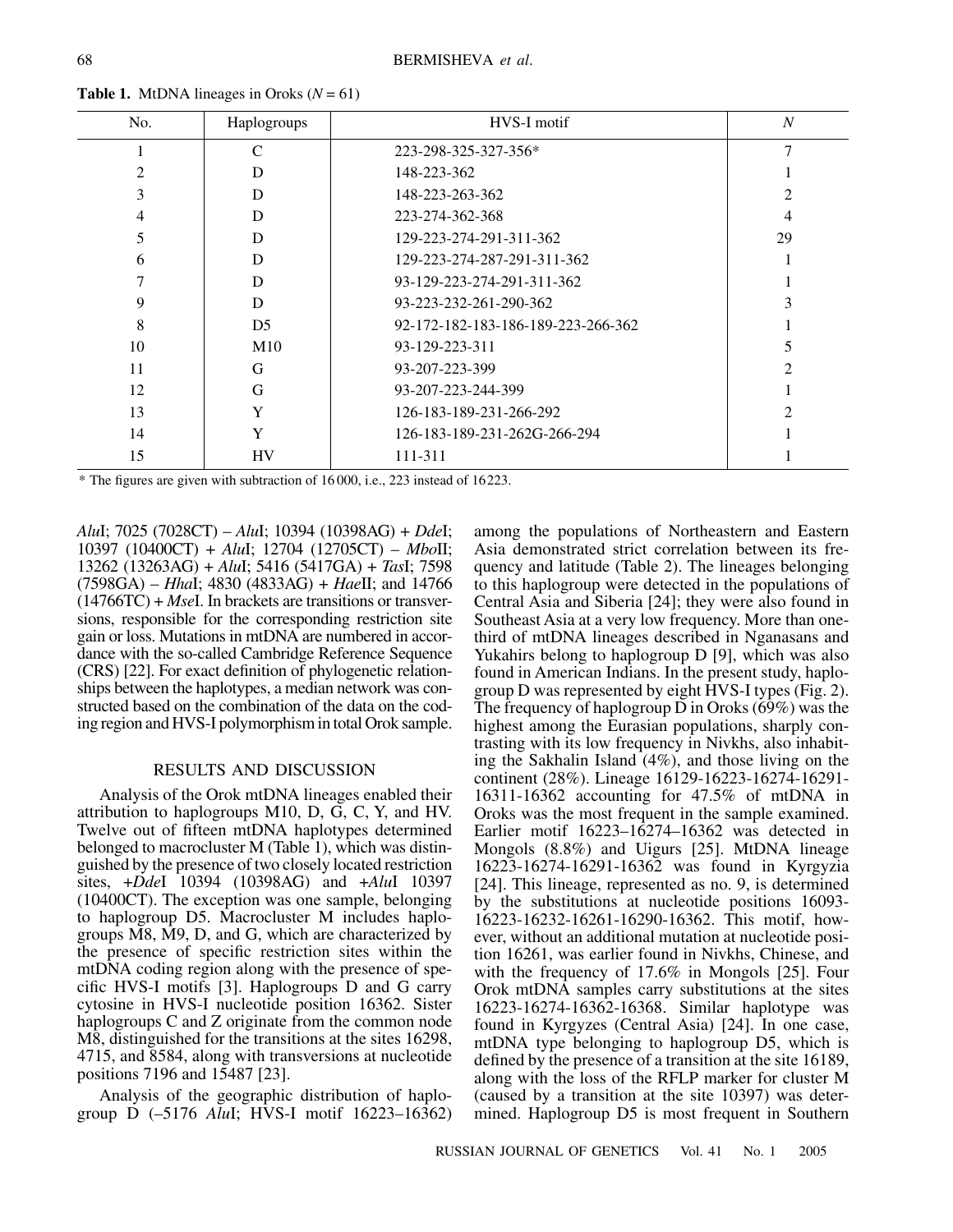| Population          | $M^*$ | $\mathsf{C}$ | Z   | D    | G    | E    | A    | B    | F   | Y    | $N, R^*$ | N   |
|---------------------|-------|--------------|-----|------|------|------|------|------|-----|------|----------|-----|
| Oroks               | 13.1  | 11.5         | 0.0 | 68.9 | 0.0  | 0.0  | 0.0  | 0.0  | 0.0 | 4.9  | 1.6      | 61  |
| Nivkhs <sup>1</sup> | 1.8   | 0.0          | 0.0 | 3.6  | 25.5 | 0.0  | 0.0  | 0.0  | 0.0 | 67.3 | 1.8      | 55  |
| Nivkhs [9]          | 1.8   | 0.0          | 0.0 | 28.1 | 5.3  | 0.0  | 0.0  | 0.0  | 0.0 | 64.9 | 0.0      | 57  |
| Udegeis [9]         | 44.4  | 17.8         | 0.0 | 0.0  | 0.0  | 0.0  | 0.0  | 0.0  | 0.0 | 8.9  | 28.9     | 45  |
| Evenks [9]          | 0.0   | 84.3         | 0.0 | 9.8  | 0.0  | 0.0  | 3.9  | 0.0  | 2.0 | 0.0  | 0.0      | 51  |
| Chukchi [12]        | 0.0   | 10.6         | 0.0 | 12.1 | 9.1  | 0.0  | 68.2 | 0.0  | 0.0 | 0.0  | 0.0      | 66  |
| Koryaks [11]        | 0.0   | 36.1         | 5.8 | 1.3  | 41.9 | 0.0  | 5.2  | 0.0  | 0.0 | 9.7  | 0.0      | 155 |
| Itel'mens $[11]$    | 0.0   | 14.9         | 6.4 | 0.0  | 68.1 | 0.0  | 6.4  | 0.0  | 0.0 | 4.3  | 0.0      | 47  |
| Buryats [13]        | 22.5  | 20.0         | 0.0 | 25.0 | 0.0  | 10.0 | 5.0  | 5.0  | 5.0 | 0.0  | 7.5      | 40  |
| Tuvinians [13]      | 5.6   | 36.1         | 0.0 | 13.9 | 0.0  | 8.3  | 5.6  | 13.9 | 8.3 | 0.0  | 5.6      | 36  |
| Mongols [24]        | 13.6  | 14.6         | 3.9 | 24.3 | n.d. | 2.9  | 3.9  | 9.7  | 8.7 | 1.9  | 16.5     | 103 |

**Table 2.** Frequency of mtDNA haplogroups in the populations of Eastern Eurasia

Note:  $<sup>1</sup>$  Our unpublished results; n.d., no data.</sup>

China, while in Central Asia and Siberia it is either absent, or very rare [24–26].

Haplogroup C (+13262 *Alu*I; HVS-I motif 16223- 16298-16327) prevails in the populations of Northern Asia. Its geographical distribution ranges southward from Kamchatka to Japan and eastward from the eastern borders of Europe to the Far East. Maximum frequencies of haplogroup C were detected in Evenks  $(84.3\%)$  and Yukagirs  $(59.3\%)$  [9]. Haplogroup C is one of four mtDNA haplogroups found in Native Americans [8, 18], which are distinguished by the transition at nucleotide position 16325 [27]. The haplogroup is rare in the populations of Asia [24, 25]. The substitution at the nucleotide position mentioned was detected in Oroks. Haplogroup C is the second most frequent in the population examined, albeit is represented there by only one lineage. The HVS-I motif 16223-16298- 16325-16327-16356 was earlier described in the populations of Mongols and Altaians [25].

Similarly to haplogroups D and M9, haplogroup G diverged from the common node M\* and carries a substitution at the site 16362. Phylogenetic analysis subdivides haplogroup G into subclusters as follows. G1 is typical of the populations of Northeastern Siberia, where it reaches maximum frequency among Koryaks (42%) and Itel'mens (68%). G2a is most frequent in Central Asia (8.8%) and in Yakuts (4.1%). In the population sample examined mtDNAs from three specimens belonged to haplogroup G. The HVS-I motif 16093- 16207-16223 was also detected in Nivkhs. It seems likely that the lineages determined fall into subgroup G1, since they have a reverse mutation at the site 16362. To establish the exact positions of these lineages on the phylogenetic tree, additional investigations are required. The HVS-I motif 16093-16129-16223-16311, detected in five individuals belongs to haplogroup M10.

Haplogroup Y (+7933 *Mbo*I, –8391 *Hae*III, +10394 *Dde*I; HVS-I motif 16126-16231-16266), the derivative of cluster N9, was first detected in Northeastern Asia [11]. In Ainu (Hokkaido Island) its frequency reaches 20%. This haplogroup was also found in Kamchatka, Sakhalin, and Korea, but it is absent from the majority of Siberian populations [9, 11, 28, 29], unlike its sister haplogroup N9a, which, however is distributed among all Eastern Asian populations at a low frequency. It is suggested that haplogroup Y appeared among the indigenous inhabitants of the Amur River basin [11]. The spread of this haplogroup westward was associated with the ethnic groups belonging to the Altaic linguistic family [11]. Interestingly, in Oroks the lineages belonging to this cluster are found at frequencies about 5%, which are much lower than those in the closest neighboring population of Nivkhs (approximately 66%). The presence of these lineages suggests the continental origin of the indigenous population examined. It seems likely that Oroks immigrated to Sakhalin from the Amur River basin [19]. On the other hand, mtDNA haplogroup Y lineages distribution patterns in Oroks (4.9%), Udegeis (8.9%), Nivkhs (64.9%), and Ainu (19.6%) point to common genetic basis of these populations.

In the sample of Oroks examined, one unique haplotype belonging to haplogroup HV was detected. This cluster is absolutely not typical of Eastern Eurasia. Based on the phylogenetic analysis of Western Eurasian mtDNA lineages, it was established that supercluster N has one large branch represented by cluster R, which was defined by the substitutions at nucleotide positions 12705 and 16223 [2, 4]. Haplogroups H, V, HV, J, T, and U form this cluster. Haplogroups H, V, and HV have a common ancestor, which comes out from internal node HV\*. Most of the derivatives of this cluster are found in the Near East, which is considered to be the place of origin of this haplogroup. Haplogroup HV is found in the Caucasus (Georgia, Armenia, and Osetia) at the frequency of about 8%, and at a lower frequency, in Europe, India, and Central Asia [24, 30]. The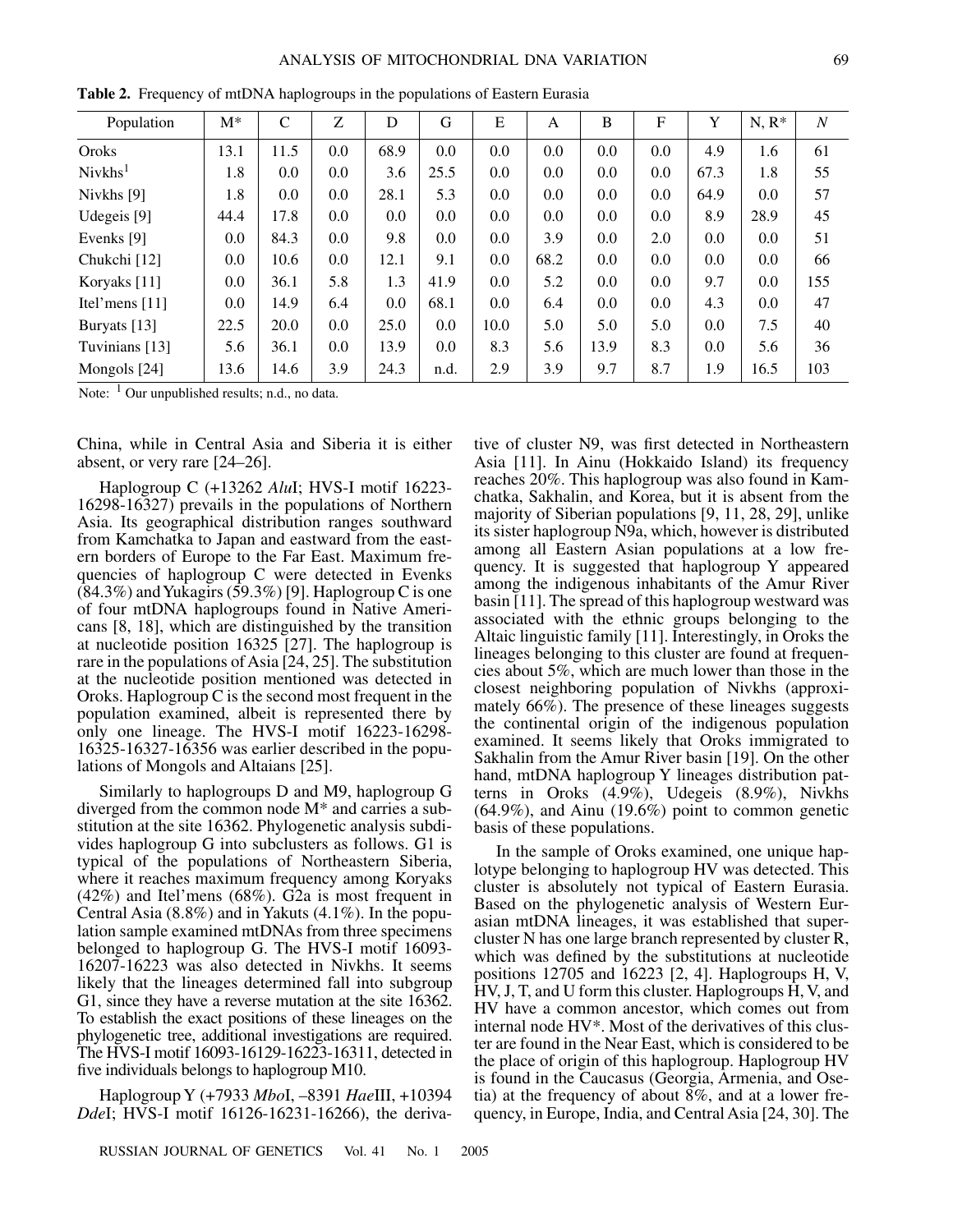

**Fig. 2.** Phylogenetic tree of mtDNA lineages in Oroks. The size of each circle is proportional to the haplotype frequency. The numerals in the circles designate the numbers of the individuals in the population carrying the given haplotype. Mutations were determined relative to the revised Cambridge Reference Sequence and are presented as numerals defining mutations at nucleotide positions from 16024 to 16400, i.e., 16223 is designated as 223. For each cluster, restriction diagnostic sites within mtDNA coding region are indicated.

presence of haplogroup HV in Oroks may be explained by contacts with the populations having migrated to the Far East from the European part of the continent.

Thus, analysis of mtDNA lineages in Oroks showed that this ethnic group is characterized by a unique set of mtDNA types, which distinguish this ethnic group from the Siberian populations, which are close to it linguistically and geographically. For haplogroups D, C, and M10, the founder effect was shown. MtDNA lineages distribution patterns and the level of their genetic diversity in Oroks point to the processes of genetic drift, which have a strong influence on small populations.

#### REFERENCES

1. Wallace, D.C., Brown, M.D., and Lott, M.T., Mitochondrial DNA Variation in Human Evolution and Disease, *Gene*, 1999, vol. 238, pp. 211–230.